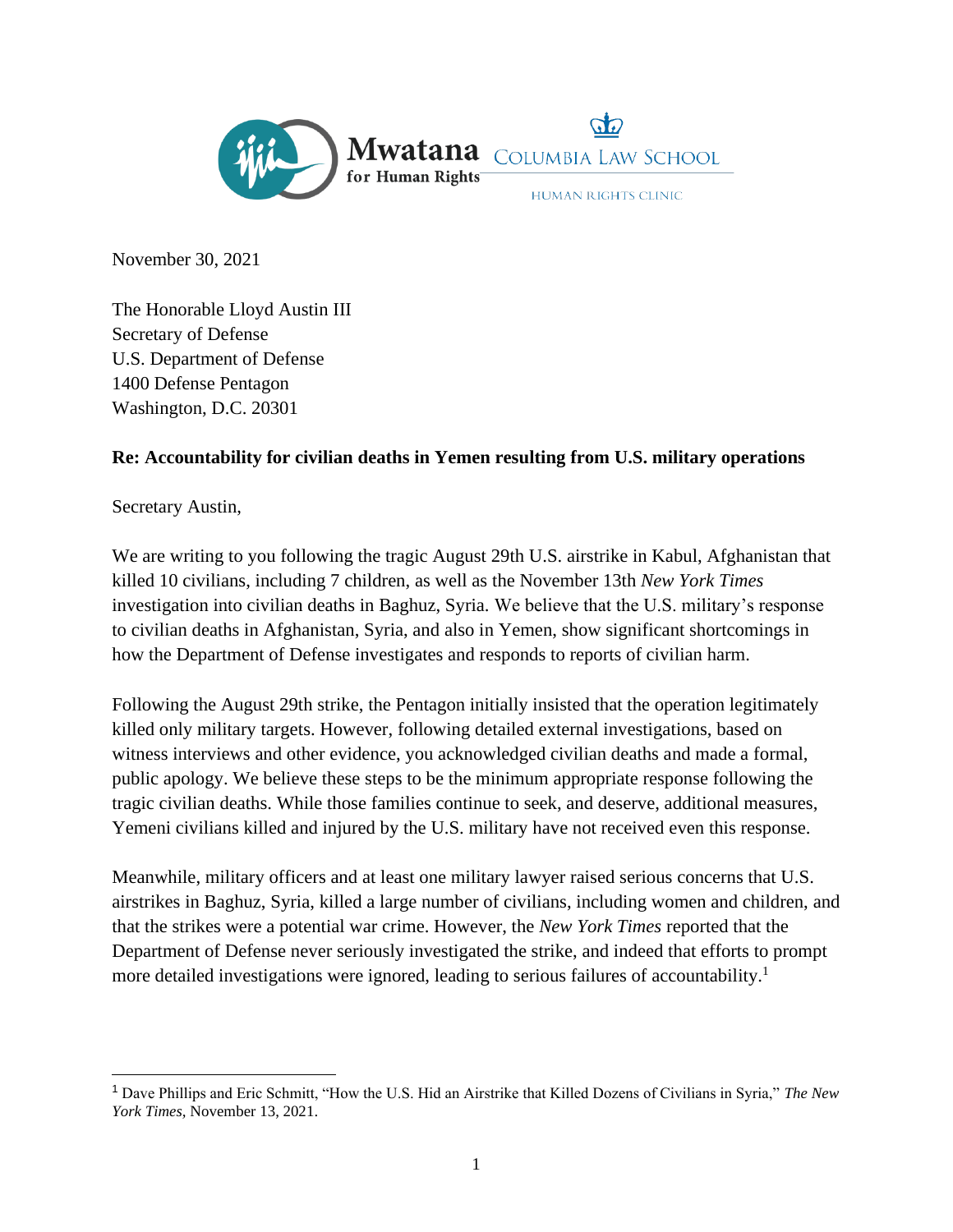Based on these events, and the potential continuation of U.S. drone strikes in Yemen under the Biden Administration, we seek urgent review and follow up action regarding Yemeni civilian harm caused by U.S. military operations.

Our organizations, Mwatana for Human Rights and the Columbia Law School Human Rights Clinic, previously submitted reports of civilian harm in 12 U.S. military operations that occurred between 2017 and 2019. Evidence collected by Mwatana's researchers strongly indicates that U.S. military operations tragically killed 38 civilians, and injured 7 more, including 13 children killed and 6 injured. Our evidence also shows that the operations caused other civilian harm, including damage to civilian homes and other property essential for their livelihoods, as well as long-lasting psychological harm. Finally, we found that some strikes killed or injured members of the Yemeni army, a force allied with the U.S. government.

In a written response, on April 20, 2021 U.S. Central Command (CENTCOM) acknowledged just one civilian death resulting from a January 22, 2019 drone strike and reiterated its prior acknowledgment of 12 civilian deaths.<sup>2</sup> No civilian injuries were acknowledged in the 10 strikes and two ground raids documented. To date, the U.S. government has not apologized and has not offered grieving families amends, including *ex gratia* payments, for the lives it has acknowledged taking in error, nor has it taken other steps towards accountability and redress.

We ask you to take the following steps:

# **1. Issue a public apology for civilian lives the U.S. military has already acknowledged taking in Yemen**

In your public statement on September 17th, you acknowledged U.S. responsibility for civilian deaths in the August 29th strike in Kabul, Afghanistan. You offered your deepest condolences to the surviving family members, referred to Mr. Zemari Ahmadi by his name, and clearly stated that there was no connection between him and ISIS-Khorasan, as the U.S. military initially claimed. This type of clear, unequivocal acknowledgment and apology that refers to those harmed by name and acknowledges their civilian status is deeply important to family members of all those killed in U.S. operations, whether they be in Afghanistan or Yemen.

Where the U.S. has acknowledged the death of Yemeni civilians, it did not identify any of the civilians killed by name, age, or gender. No formal apology was issued for the 12 civilian casualties that U.S. Central Command (CENTCOM) acknowledged as a result of the January 29, 2017 raid in Al Bayda, Yemen.

<sup>2</sup> Response from U.S. CENTCOM to Mwatana and the Columbia Human Rights Clinic, April 20, 2021, available at: https://web.law.columbia.edu/sites/default/files/microsites/human-rights-institute/centcom\_mwatana\_response\_4- 20-2021.pdf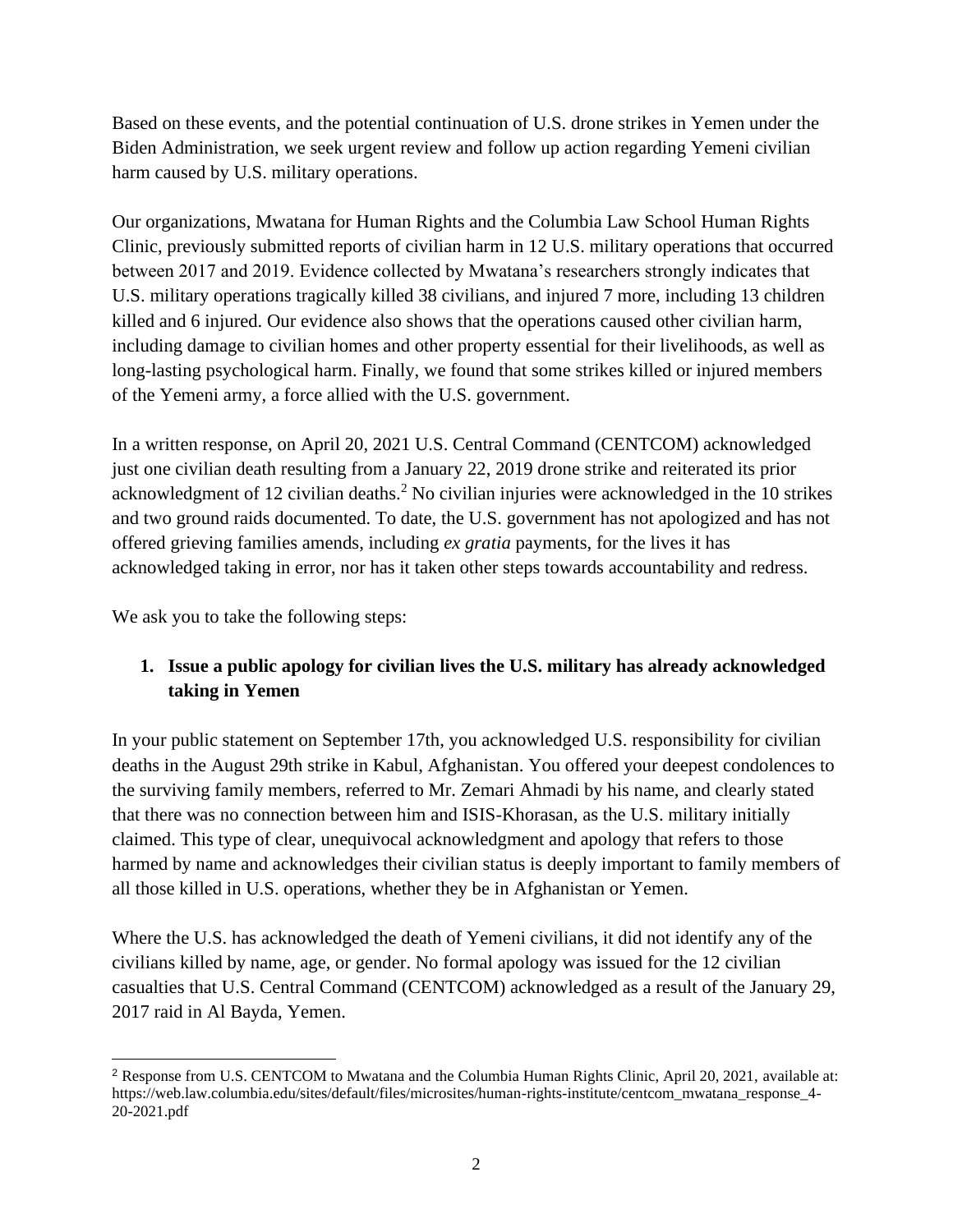In response to our organizations' submissions, CENTCOM acknowledged mistakenly killing a Yemeni civilian as follows:

"USCENTCOM acknowledges one civilian casualty in a strike on January 22, 2019, in Al Bayda, Yemen. The command determined that condolence payments were not appropriate."

There was no apology or acknowledgment of the victim. We believe the civilian whose death CENTCOM admitted was Saleh Al Qaisi, a 67-year-old civilian man visiting his family in Yemen at the time of the strike. He worked in Saudi Arabia to support his extended family and had five sons and one daughter.

We believe that Yemeni lives, and Yemeni families, deserve acknowledgment, recognition for their loss, and apology.

We ask that you issue a meaningful apology and acknowledgement to families whose loved ones the U.S. military has already admitted to harming in Yemen.

## **2. Open new investigations into the impact of U.S. operations in Yemen, including reports of civilian harm provided by our organizations and others**

Evidence we previously submitted on 12 U.S. military operations that occurred in Yemen between 2017 and 2019 strongly indicates that U.S. military operations tragically killed 38 civilians and injured 7 more. Our submissions, which totaled more than 150 pages, were based on a significant body of evidence, including site visits, dozens of interviews, official government and medical records, photographs, and videos gathered by Mwatana researchers over a nearly four-year period in Yemen.

Upon initial review, CENTCOM acknowledged only one additional civilian death outside of the 12 previously acknowledged. The command acknowledged no injuries from these 12 incidents. In its response, CENTCOM stated that in the remaining incidents "U.S. forces successfully struck or raided a valid Al Qaeda target."

Following the August 29th Kabul airstrike, U.S. commanders deemed the mission successful in striking an ISIS-K target, and reported no civilian casualties. Yet detailed ground investigations by news outlets, including verification with Zemari Ahmadi's employer, a visit to his home, which was targeted in the incident, and interviews with members of his community clearly established that he was a civilian engaging in civilian activities that were gravely misinterpreted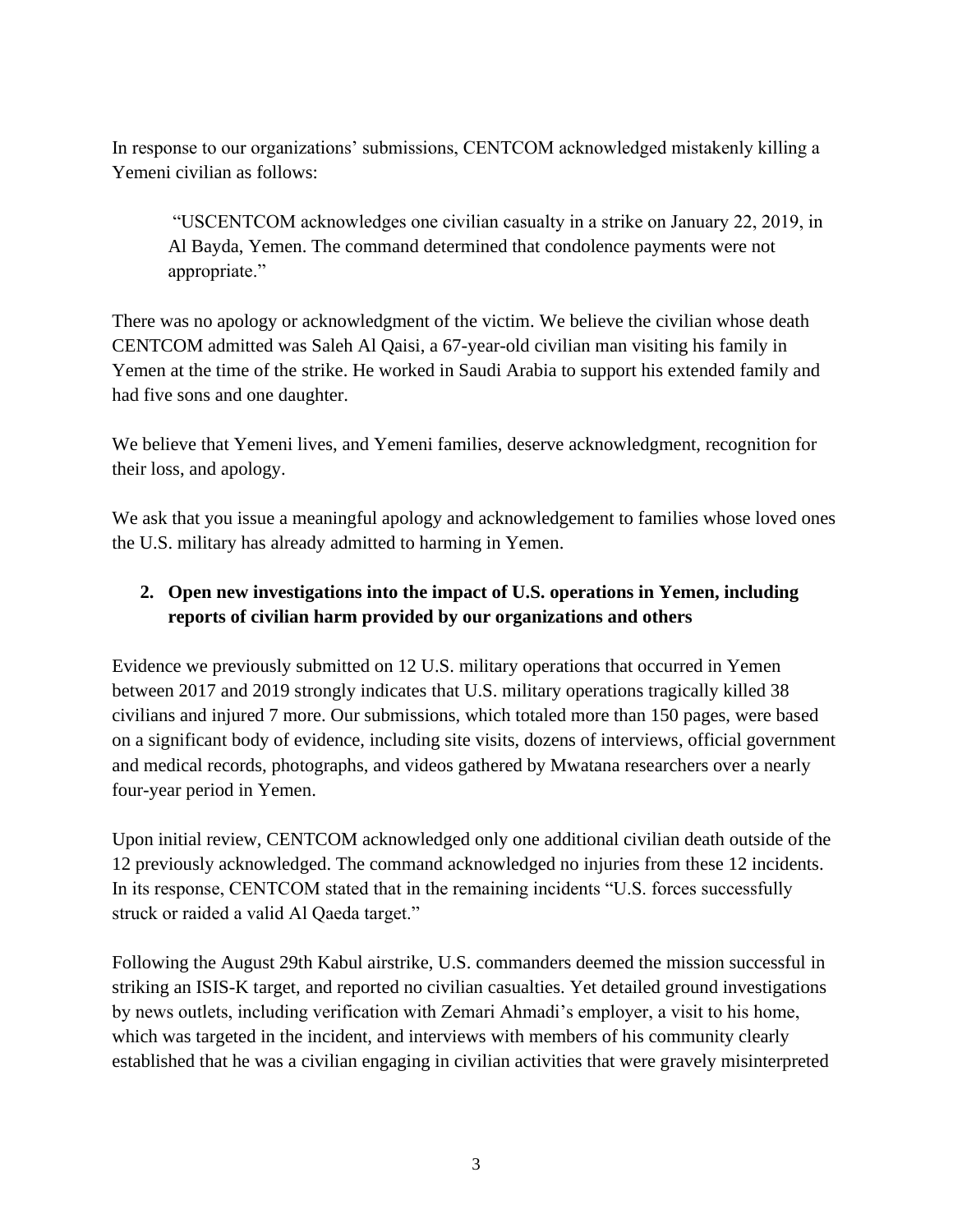by the U.S. military. Only after a subsequent review of these detailed facts from the ground did the Department of Defense acknowledge its error.

Similarly, we believe there is a need to open new investigations into the civilian harm reports we provided, based on Mwatana's detailed investigations in Yemen. As we previously noted in our public response to CENTCOM's initial findings, we believe the written response CENTCOM shared did not provide adequate information to address the serious findings we reported.<sup>3</sup> Further, the steps CENTCOM described were inadequate measures to assess civilian harm accurately. In particular, CENTCOM noted that their review only looked at military records and intelligence; there appear to be no interviews conducted to investigate these incidents. Therefore, we ask that you open new investigations into these reports, which should include interviews with survivors and witnesses, whether conducted by the U.S. military or a partner in Yemen. We also recommend the Department of Defense ensure that any investigation has access to sufficient resources, including adequate personnel, to meaningfully seek, receive, and evaluate all relevant information.

## **3. Provide greater transparency, including more detailed information, regarding U.S. military strikes that led to civilian casualties in Yemen**

In our organizations' November 4, 2020 submission to CENTCOM, we requested more information pertaining to 12 military operations carried out by U.S. military forces in Yemen between 2017 and 2019.<sup>4</sup> Despite the severe impacts of these operations, CENTCOM chose not to answer the majority of our questions with information specific to each incident.

The following questions we previously posed remain unanswered, and we ask for answers as part of a broader Department of Defense commitment to transparency.

For each incident we reported, we asked:

1. What is your assessment of the total number of people killed and injured in each operation? How did the U.S. military classify each of the people killed or injured: as civilians or combatants? Does the U.S. acknowledge killing children and women in this incident? If so, how many? How did the U.S. classify the status of these children and women?

<sup>3</sup> U.S. Military Admits Killed Civilian in Yemen after NGO Investigations, but Refuses to Provide Remedy, Mwatana for Human Rights and Columbia Law School Human Rights Clinic press release, June 3, 2021, available at: https://mwatana.org/en/us-military-admits-killed-civilian-in-yemen/.

<sup>4</sup> Correspondence between Mwatana and the Columbia Law School Human Rights Clinic, and U.S. CENTCOM, is available as appendices in *Death Falling from the Sky: Civilian Harm From the United States' Use of Lethal Force in Yemen*, February 23, 2021, available at: https://mwatana.org/en/death-falling-from-the-sky/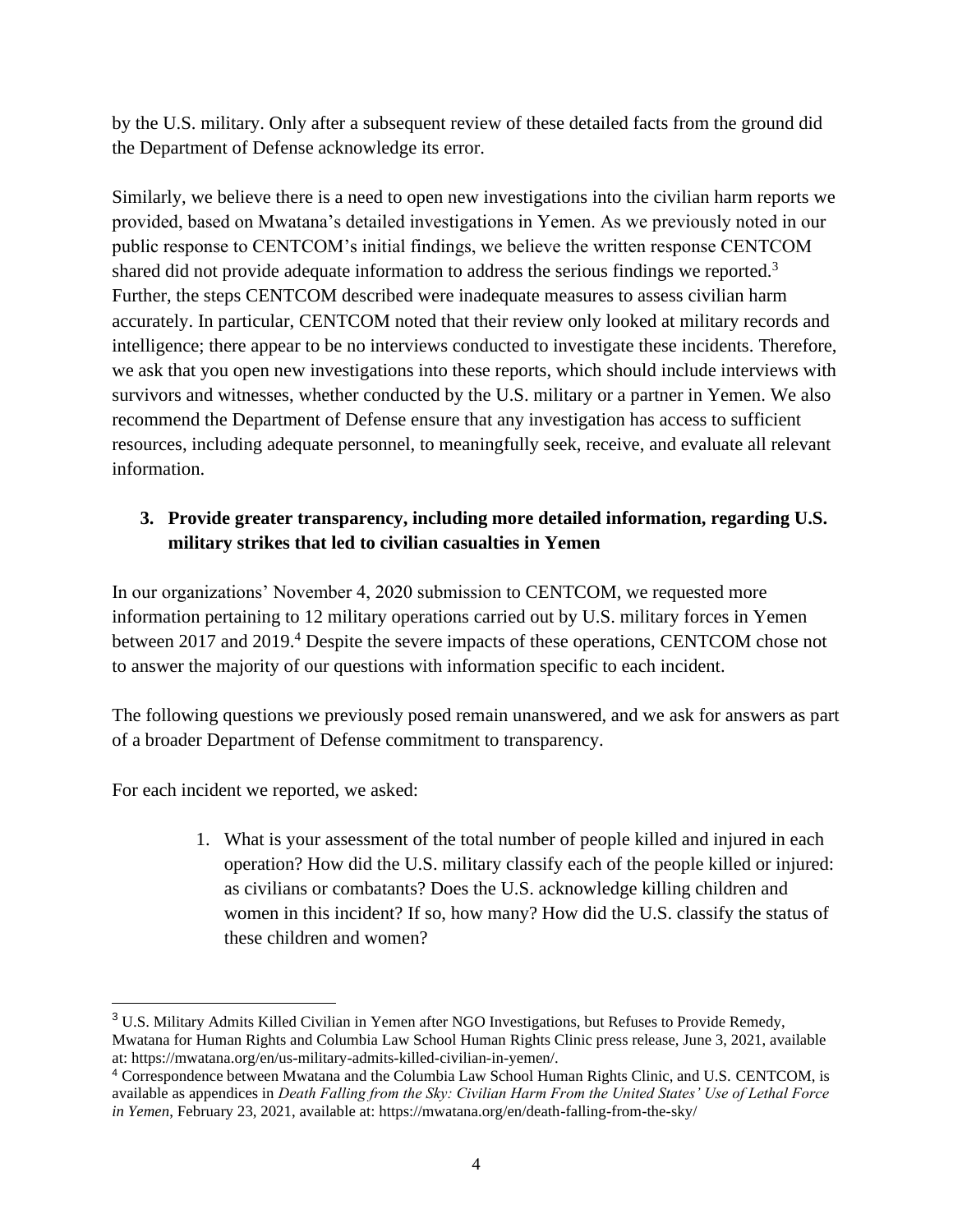- 2. What steps did U.S. forces take before and during this specific incident to mitigate civilian harm? Did U.S. forces incorporate an assessment before conducting the operation as to whether capture of any identified target was feasible?
- 3. What type of investigation was carried out to ensure U.S. military action complied with international law? What steps were taken to gather information, what were the results and what steps were taken, if any, to discipline or hold accountable individuals found to have violated rules of engagement or international laws and standards in these operations?

In addition, we would appreciate understanding:

- 4. What additional information did you consider apart from internal military sources, if any, when evaluating whether civilian harm occurred?
- **4. Make amends including** *ex gratia* **payments, or reparations where appropriate, to survivors and victims' surviving family members; ensure accountability for civilian harm caused in violation of international humanitarian law and international human rights law.**

Given the discretion U.S. commanders have to provide *ex gratia* payments where appropriate, we ask you to address the harms caused by U.S. military operations in Yemen by making e*x gratia* payments to impacted families, as authorized by the U.S. Congress, as well as other appropriate amends in accordance with the families' preferences. Such measures should not preclude possible subsequent reparation payments following any legal investigations.

In its April 2021 letter, CENTCOM indicated that it would not provide any condolence payment to the families of those impacted by U.S. military operations in Yemen.<sup>5</sup> CENTCOM representatives implied that the command would not provide condolence payments for the civilian harm out of concern that this would benefit "foreign terrorist organizations." However, there was no explanation or evidence to suggest why condolence payments to civilian families would support terrorism. Similarly, the U.S. said it would not provide amends for deaths that occurred during the January 2017 raid "in part" due to civilians' presence at an "Al Qaeda compound." However, Mwatana visited the village where the raid occurred two days afterward. Rather than an "Al Qaeda compound," Mwatana found destroyed homes, traumatized villagers, and families who described being asleep in their homes, in the middle of the night, when the raid

<sup>5</sup> Response from U.S. CENTCOM to Mwatana and the Columbia Human Rights Clinic, April 20, 2021, available at: https://web.law.columbia.edu/sites/default/files/microsites/human-rights-institute/centcom\_mwatana\_response\_4- 20-2021.pdf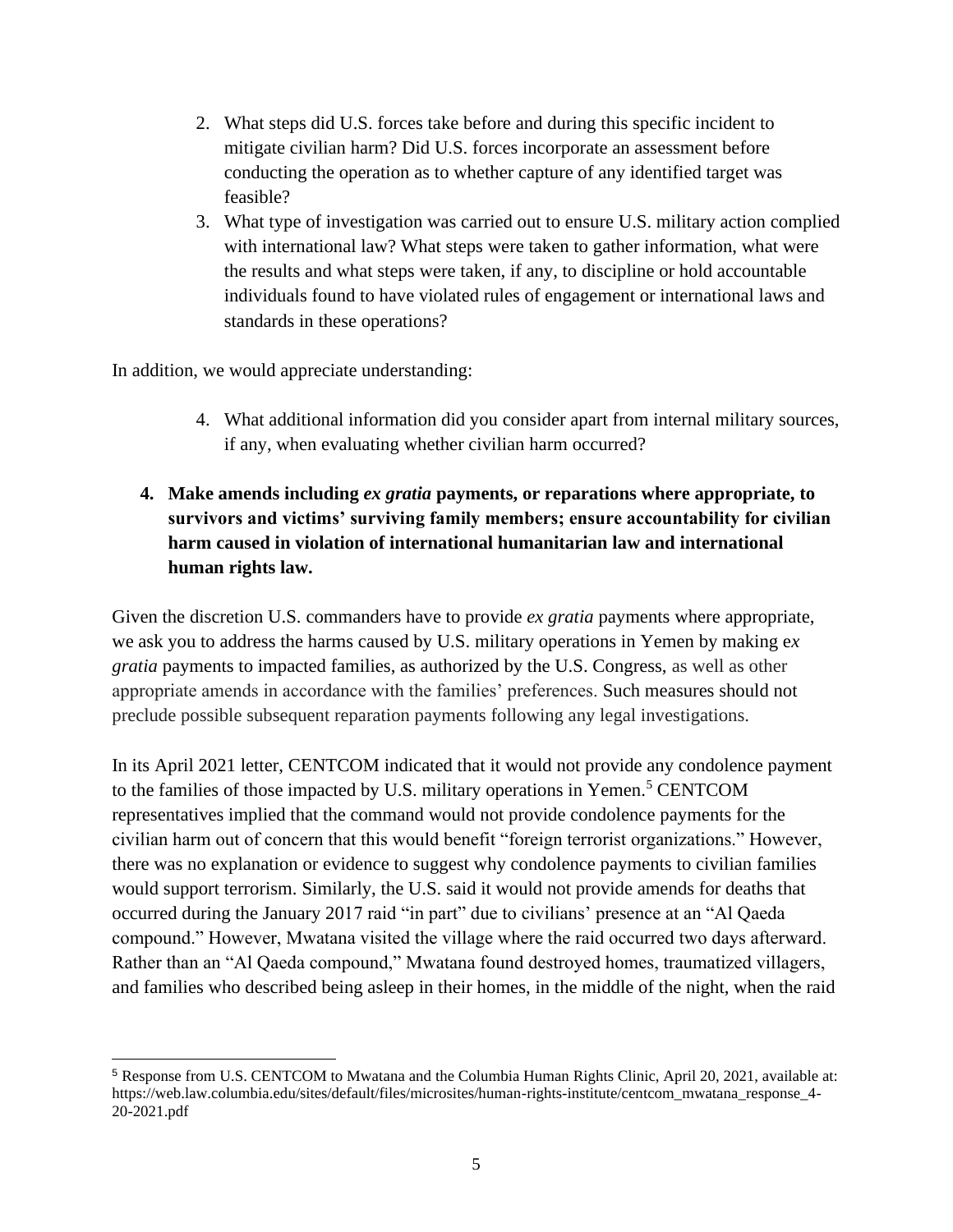began. Additionally, a May 2017 raid on the Al Athal village of the Al Jubah district of the Marib governorate resulted in the death of five civilians.

In 2020, the U.S. Department of Defense made zero *ex gratia* payments in any of the countries where it carried out operations. This suggests a sweeping policy of denying *ex gratia* payments to the victims' family rather than an individualized evaluation process and exploration of how commanders could work within challenging circumstances to provide these payments and other amends to families who suffered these losses.

We ask that you, and those under your command, do your utmost to make amends to families of those killed by U.S. military operations in Yemen, as well as injured survivors.

Finally, the Department of Defense should do more to show it takes the prospect of accountability for civilian deaths and injuries with the seriousness it deserves. Following the August 29th U.S. airstrike in Kabul, an internal military review failed to recommend accountability measures or broader reforms. The recent *New York Times* report on civilian deaths in Baghuz, Syria indicates serious gaps in how the Department has ensured accountability. These events have raised serious concerns that there may be significant shortcomings in how the military responded to reports of civilian harm from Yemen, as well.

The consequences of U.S. military operations in Yemen have been deep and long-lasting for scores of Yemeni civilians. We look forward to learning how you will work to provide transparency, accountability, and justice for those harmed.

Sincerely,

# **Radhya Al-Mutawakel**

Chairperson Mwatana for Human Rights Sana'a, Yemen [ralmutawakel@mwatana.org](mailto:ralmutawakel@mwatana.org)

#### **Priyanka Motaparthy**

Director, Project on Counterterrorism, Armed Conflict and Human Rights Human Rights Institute and Clinic New York, NY, U.S.A. [priyanka.motaparthy@law.columbia.edu](mailto:priyanka.motaparthy@law.columbia.edu)

CC: